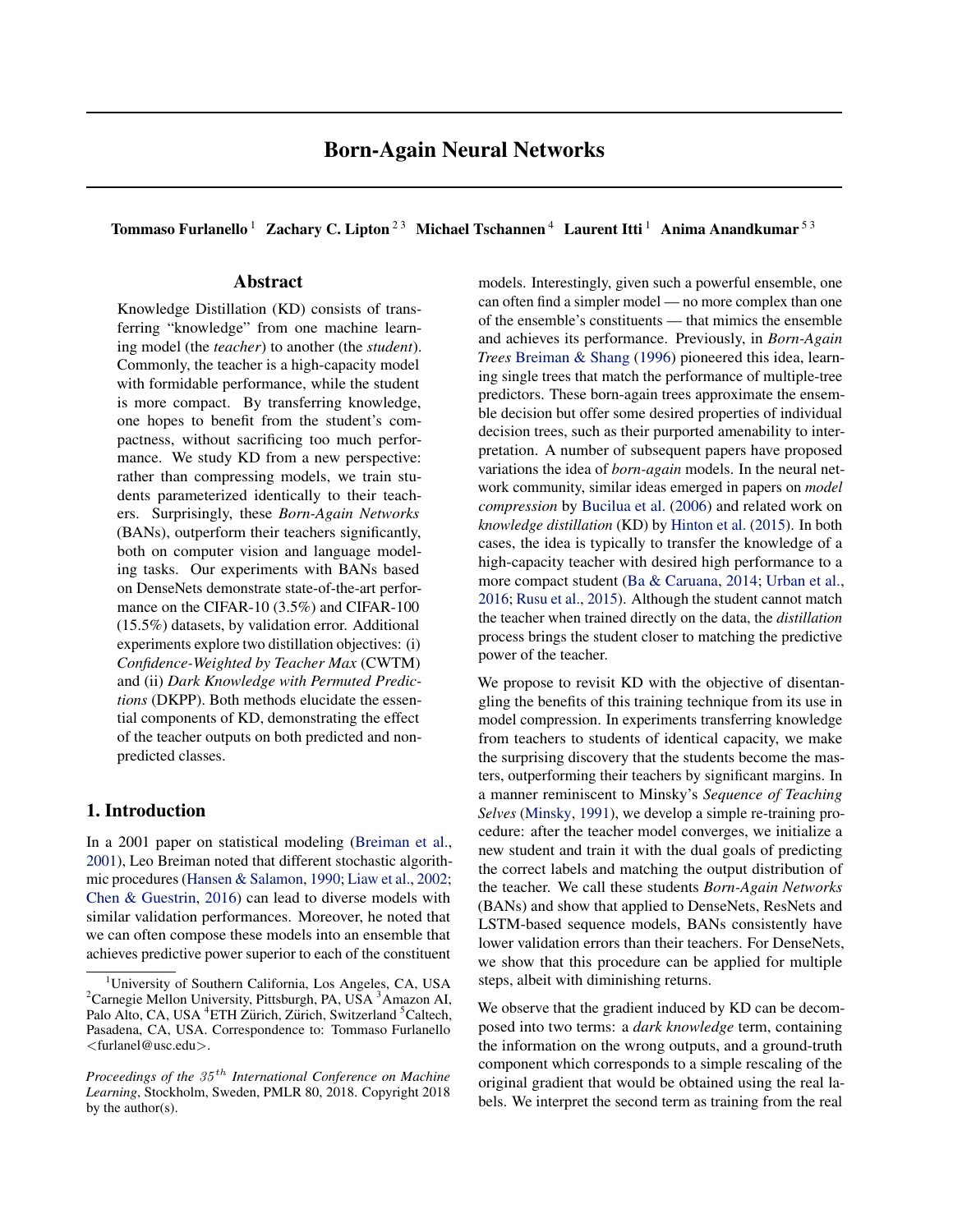

Figure 1. Graphical representation of the BAN training procedure: during the first step the teacher model T is trained from the labels Y . Then, at each consecutive step, a new identical model is initialized from a different random seed and trained from the supervision of the earlier generation. At the end of the procedure, additional gains can be achieved with an ensemble of multiple students generations.

labels using importance weights for each sample based on the teacher's confidence in its maximum value. Experiments investigating the importance of each term are aimed at quantifying the contribution of dark knowledge to the success of KD.

Furthermore, we explore whether the objective function induced by the DenseNet teacher can be used to improve a simpler architecture like ResNet bringing it close to state-ofthe-art accuracy. We construct *Wide-ResNets* [\(Zagoruyko](#page-9-0) [& Komodakis,](#page-9-0) [2016b\)](#page-9-0) and *Bottleneck-ResNets* [\(He et al.,](#page-8-0) [2016b\)](#page-8-0) of comparable complexity to their teacher and show that these BAN-as-ResNets surpass their DenseNet teachers. Analogously we train DenseNet students from Wide-ResNet teachers, which drastically outperform standard ResNets. Thus, we demonstrate that weak masters can still improve performance of students, and KD need not be used with strong masters.

# 2. Related Literature

We briefly review the related literature on knowledge distillation and the models used in our experiments.

#### 2.1. Knowledge Distillation

A long line of papers have sought to transfer knowledge between one model and another for various purposes. Sometimes the goal is compression: to produce a compact model that retains the accuracy of a larger model that takes up more space and/or requires more computation to make predictions [\(Bucilua et al.,](#page-8-0) [2006;](#page-8-0) [Hinton et al.,](#page-8-0) [2015\)](#page-8-0). [Breiman & Shang](#page-8-0) [\(1996\)](#page-8-0) proposed compressing neural networks and multipletree predictors by approximating them with a single tree. More recently, others have proposed to transfer knowledge

from neural networks by approximating them with simpler models like decision trees [\(Chandra et al.,](#page-8-0) [2007\)](#page-8-0) and generalized additive models [\(Tan et al.,](#page-9-0) [2018\)](#page-9-0) for the purpose of increasing *transparency* or *interpretability*. Further, [Frosst](#page-8-0) [& Hinton](#page-8-0) [\(2017\)](#page-8-0) proposed distilling deep networks into decision trees for the purpose of explaining decisions. We note that in each of these cases, what precisely is meant by *interpretability* or *transparency* is often undeclared and the topic remains fraught with ambiguity [\(Lipton,](#page-9-0) [2016\)](#page-9-0).

Among papers seeking to compress models, the goal of knowledge transfer is simple: produce a student model that achieves better accuracy by virtue of knowledge transfer from the teacher model than it would if trained directly. This research is often motivated by the resource constraints of underpowered devices like cellphones and internet-ofthings devices. In a pioneering work, [Bucilua et al.](#page-8-0) [\(2006\)](#page-8-0) compress the information in an ensemble of neural networks into a single neural network. Subsequently, with modern deep learning tools, [Ba & Caruana](#page-8-0) [\(2014\)](#page-8-0) demonstrated a method to increase the accuracy of shallow neural networks, by training them to mimic deep neural networks, using an penalizing the L2 norm of the difference between the student's and teacher's logits. In another recent work, [Romero](#page-9-0) [et al.](#page-9-0) [\(2014\)](#page-9-0) aim to compress models by approximating the mappings between teacher and student hidden layers, using linear projection layers to train the relatively narrower students.

Interest in KD increased following [Hinton et al.](#page-8-0) [\(2015\)](#page-8-0), who demonstrated a method called *dark knowledge*, in which a student model trains with the objective of matching the full softmax distribution of the teacher model. One paper applying ML to Higgs Boson and supersymmetry detection, made the (perhaps inevitable) leap to applying dark knowledge to the search for dark matter [\(Sadowski et al.,](#page-9-0)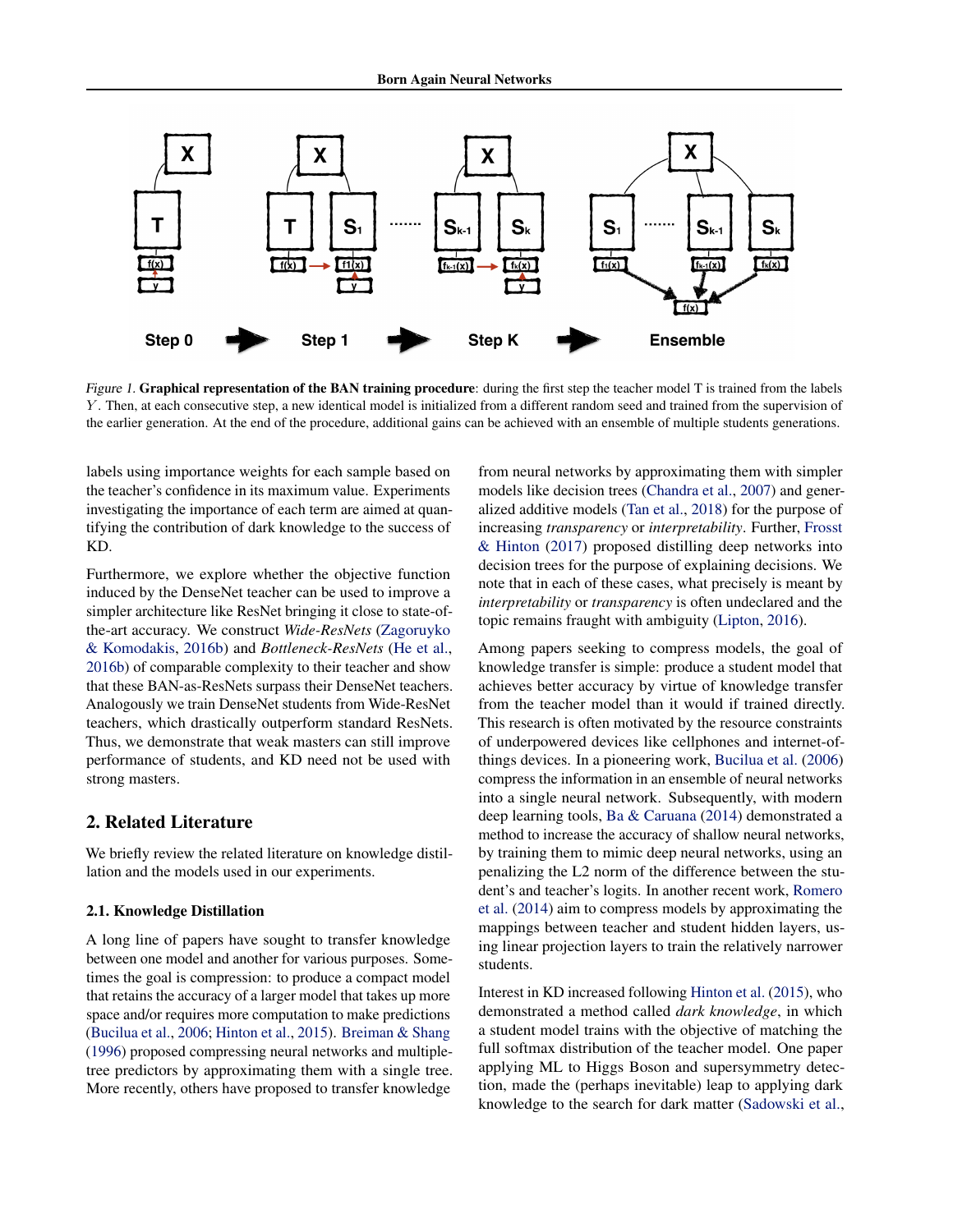[2015\)](#page-9-0). [Urban et al.](#page-9-0) [\(2016\)](#page-9-0) train a *super teacher* consisting of an ensemble of 16 convolutional neural networks and compresses the learned function into shallow multilayer perceptrons containing 1, 2, 3, 4, and 5 layers. In a different approach, [Zagoruyko & Komodakis](#page-9-0) [\(2016a\)](#page-9-0) force the student to match the attention map of the teacher (norm across the channel dimension in each spatial location) at the end of each residual stage. [Czarnecki et al.](#page-8-0) [\(2017\)](#page-8-0) try to minimize the difference between teacher and student derivatives of the loss with respect to the input in addition to minimizing the divergence from teacher predictions.

Interest in KD has also spread beyond supervised learning. In the deep reinforcement learning community, for example, [Rusu et al.](#page-9-0) [\(2015\)](#page-9-0) distill multiple DQN models into a single one. A number of recent papers [\(Furlanello et al.,](#page-8-0) [2016;](#page-8-0) [Li &](#page-8-0) [Hoiem,](#page-8-0) [2016;](#page-8-0) [Shin et al.,](#page-9-0) [2017\)](#page-9-0) employ KD for the purpose of minimizing forgetting in continual learning. [\(Papernot](#page-9-0) [et al.,](#page-9-0) [2016\)](#page-9-0) incorporate KD into an adversarial training scheme. Recently, [Lopez-Paz et al.](#page-9-0) [\(2015\)](#page-9-0) pointed out some connections between KD and a theory of on learning with privileged information [\(Pechyony & Vapnik,](#page-9-0) [2010\)](#page-9-0).

In a superficially similar work to our own, [Yim et al.](#page-9-0) [\(2017\)](#page-9-0) propose applying KD from a DNN to another DNN of identical architecture, and report that the student model trains faster and achieves greater accuracy than the teacher. They employ a loss which is calculated as follows: for a number of pairs of layers  $\{(i, j)\}\$  of same dimensionality, they (i) calculate a number of inner products  $G_{i,j}(x)$  between the activation tensors at the layers  $i$  and  $j$ , and (ii) they construct a loss that requires the student to match the statistics of these inner products to the corresponding statistics calculated on the teacher (for the same example), by minimizing  $||G_{i,j}^T(\boldsymbol{x})-G_{i,j}^S(\boldsymbol{x})||_2^2$ . The authors exploit a statistic used in [Gatys et al.](#page-8-0) [\(2015\)](#page-8-0) to capture style similarity between images (given the same network).

Key differences Our work differs from [\(Yim et al.,](#page-9-0) [2017\)](#page-9-0) in several key ways. First, their novel loss function, while technically imaginative, is not demonstrated to outperform more standard KD techniques. Our work is the first, to our knowledge, to demonstrate that dark knowledge, applied for self-distillation, even without softening the logits results in significant boosts in performance. Indeed, when distilling to a model of identical architecture we achieve the current second-best performance on the CIFAR100 dataset. Moreover, this paper offers empirical rigor, providing several experiments aimed at understanding the efficacy of self-distillation, and demonstrating that the technique is successful in domains other than images.

### 2.2. Residual and Densely Connected Neural Networks

First described in [\(He et al.,](#page-8-0) [2016a\)](#page-8-0), deep residual networks employ design principles that are rapidly becoming ubiquitous among modern computer vision models. The Resnet passes representations through a sequence of consecutive *residual-blocks*, each of which applies several sub-modules, denoted *residual units*), each of which consists of convolutions and skip-connections, interspersed with spatial downsampling. Multiple extensions [\(He et al.,](#page-8-0) [2016b;](#page-8-0) [Zagoruyko](#page-9-0) [& Komodakis,](#page-9-0) [2016b;](#page-9-0) [Xie et al.,](#page-9-0) [2016;](#page-9-0) [Han et al.,](#page-8-0) [2016\)](#page-8-0) have been proposed, progressively increasing their accuracy on CIFAR100 [\(Krizhevsky & Hinton,](#page-8-0) [2009\)](#page-8-0) and ImageNet [\(Russakovsky et al.,](#page-9-0) [2015\)](#page-9-0). Densely connected networks (DenseNets) [\(Huang et al.,](#page-8-0) [2016\)](#page-8-0) are a recently proposed variation where the summation operation at the end of each unit is substituted by a concatenation of the input and output of the unit.

## 3. Born-Again Networks

Consider the classical image classification setting where we have a training dataset consisting of tuples of images and labels  $(x, y) \in \mathcal{X} \times \mathcal{Y}$  and we are interested in fitting a function  $f(x) : \mathcal{X} \mapsto \mathcal{Y}$ , able to generalize to unseen data. Commonly, the mapping  $f(x)$  is parametrized by a neural network  $f(x, \theta_1)$ ,  $\theta_1$  with parameters in some space  $\Theta_1$ . We learn the parameters via Empirical Risk Minimization (ERM), producing a resulting model  $\theta_1^*$  that minimizes some loss function:

$$
\theta_1^* = \underset{\theta_1}{\arg\min} \mathcal{L}(y, f(x, \theta_1)), \tag{1}
$$

typically optimized by some variant of Stochastic Gradient Descent (SGD).

Born-Again Networks (BANs) are based on the empirical finding demonstrated in knowledge distillation / model compression papers that generalization error, can be reduced by modifying the loss function. This should not be surprising: the most common such modifications are the classical regularization penalties which limit the complexity of the learned model. BANs instead exploit the idea demonstrated in KD, that the information contained in a teacher model's output distribution  $f(x, \theta_1^*)$  can provide a rich source of training signal, leading to a second solution  $f(x, \theta_2^*), \theta_2 \in \Theta_2$ , with better generalization ability. We explore techniques to modify, substitute, or regularize the original loss function with a KD term based on the cross-entropy between the new model's outputs and the outputs of the original model:

$$
\mathcal{L}(f(x, \arg\min_{\theta_1} \mathcal{L}(y, f(x, \theta_1))), f(x, \theta_2)).
$$
 (2)

Unlike the original works on KD, we address the case when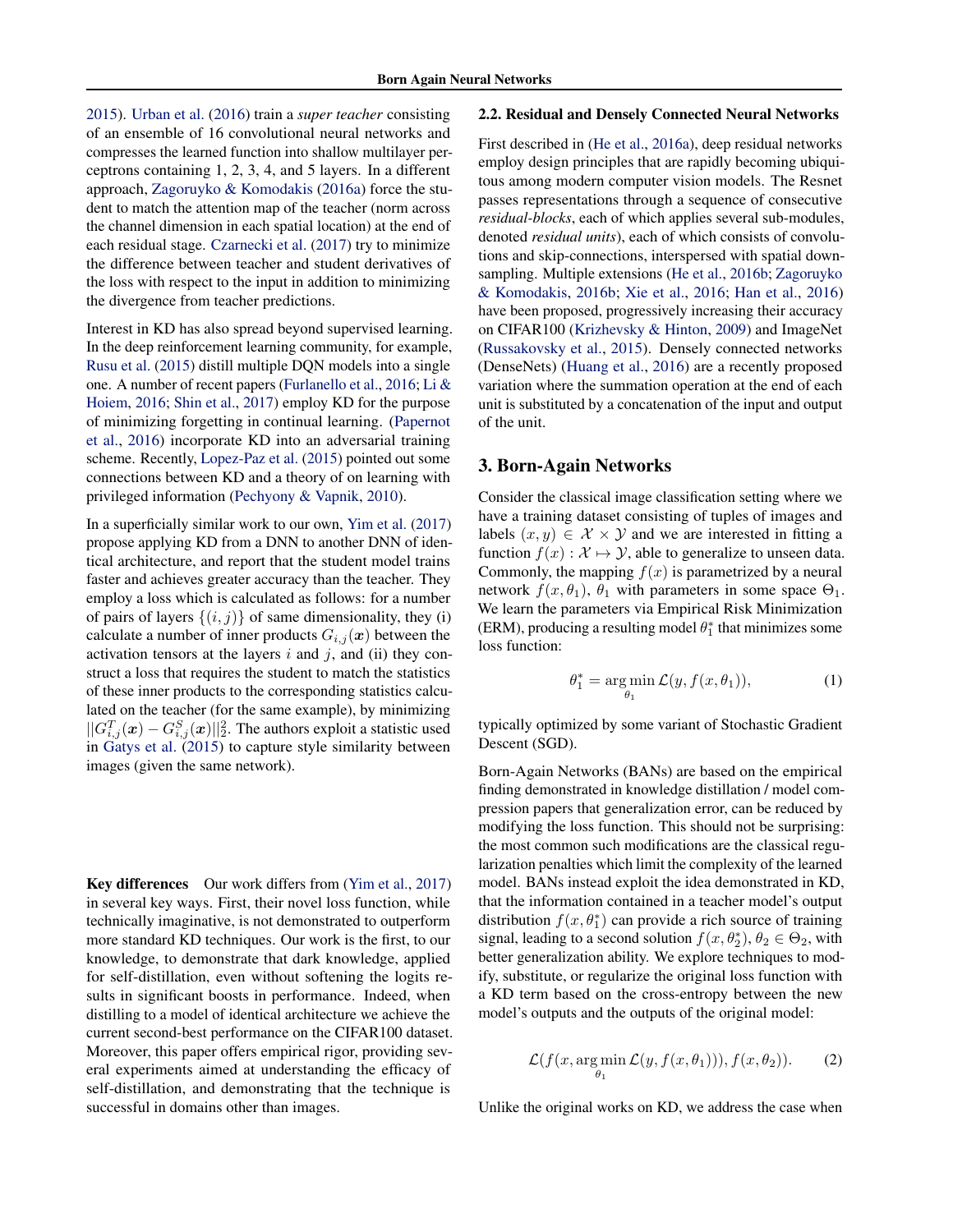<span id="page-3-0"></span>the teacher and student networks have identical architectures. Additionally, we present experiments addressing the case when the teacher and student networks have similar capacity but different architectures. For example we perform knowledge transfer from a DenseNet teacher to a ResNet student with similar number of parameters.

## 3.1. Sequence of Teaching Selves Born-Again Networks Ensemble

Inspired by the impressive recent results of SGDR Wide-Resnet [\(Loshchilov & Hutter,](#page-9-0) [2016\)](#page-9-0) and Coupled-DenseNet [\(Dutt et al.,](#page-8-0) [2017\)](#page-8-0) ensembles on CIFAR100, we apply BANs sequentially with multiple generations of knowledge transfer. In each case, the  $k$ -th model is trained, with knowledge transferred from the  $k - 1$ -th student:

$$
\mathcal{L}(f(x, \arg\min_{\theta_{k-1}} \mathcal{L}(f(x, \theta_{k-1}))), f(x, \theta_k)).
$$
 (3)

Finally, similarly to ensembling multiple snapshots [\(Huang](#page-8-0) [et al.,](#page-8-0) [2017\)](#page-8-0) of SGD with restart [\(Loshchilov & Hut](#page-9-0)[ter,](#page-9-0) [2016\)](#page-9-0), we produce Born-Again Network Ensembles (BANE) by averaging the prediction of multiple generations of BANs.

$$
\hat{f}^{k}(x) = \sum_{i=1}^{k} f(x, \theta_i) / k.
$$
 (4)

We find the improvements of the sequence to saturate, but we are able to produce significant gains through ensembling.

### 3.2. Dark Knowledge Under the Light

The authors in [\(Hinton et al.,](#page-8-0) [2015\)](#page-8-0) suggest that the success of KD depends on the dark knowledge hidden in the distribution of logits of the *wrong* responses, that carry information on the similarity between output categories. Another plausible explanations might be found by comparing the gradients flowing through output node corresponding to the correct class during distillation vs. normal supervised training. Note that restricting attention to this gradient, the knowledge distillation might resemble importance-weighting where the weight corresponds to the teacher's confidence in the correct prediction.

The single-sample gradient of the cross-entropy between student logits  $z_j$  and teacher logits  $t_j$  with respect to the *i*th output is given by:

$$
\frac{\partial \mathcal{L}_i}{\partial z_i} = q_i - p_i = \frac{e^{z_i}}{\sum\limits_{j=1}^n e^{z_j}} - \frac{e^{t_i}}{\sum\limits_{j=1}^n e^{t_j}}.
$$
 (5)

When the target probability distribution function corresponds to the ground truth  $*$  one-hot label  $p_* = y_* = 1$ 

this reduces to:

$$
\frac{\partial \mathcal{L}_*}{\partial z_*} = q_* - y_* = \frac{e^{z_*}}{\sum_{j=1}^n e^{z_j}} - 1 \tag{6}
$$

When the loss is computed with respect to the complete teacher output, the student back-propagates the mean of the gradients with respect to correct and incorrect outputs across all the b samples s of the mini-batch (assuming without loss of generality the nth label is the ground truth label ∗):

$$
\sum_{s=1}^{b} \sum_{i=1}^{n} \frac{\partial \mathcal{L}_{i,s}}{\partial z_{i,s}} = \sum_{s=1}^{b} (q_{*,s} - p_{*,s}) + \sum_{s=1}^{b} \sum_{i=1}^{n-1} (q_{i,s} - p_{i,s}),
$$
\n(7)

up to a rescaling factor  $1/b$ . The second term corresponds to the information incoming from all the wrong outputs, via dark knowledge. The first term corresponds to the gradient from the correct choice and can be rewritten as

$$
\frac{1}{b} \sum_{s=1}^{b} (q_{*,s} - p_{*,s} y_{*,s}) \tag{8}
$$

which allows the interpretation of the output of the teacher  $p_*$  as a weighting factor of the original ground truth label  $y_*$ .

When the teacher is correct and confident in its output, i.e.  $p_{*,s} \approx 1$ , Eq. (8) reduces to the ground truth gradient in Eq. (6), while samples with lower confidence have their gradients rescaled by a factor  $p_{*,s}$  and have reduced contribution to the overall training signal.

We notice that this form has a relationship with importance weighting of samples where the gradient of each sample in a mini-batch is balanced based on its importance weight  $w_s$ . When the importance weights correspond to the output of a teacher for the correct dimension we have:

$$
\sum_{s=1}^{b} \frac{w_s}{\sum_{u=1}^{b} w_u} (q_{*,s} - y_{*,s}) = \sum_{s=1}^{b} \frac{p_{*,s}}{\sum_{u=1}^{b} p_{*,u}} (q_{*,s} - y_{*,s}).
$$
 (9)

So we ask the following question: does the success of dark knowledge owe to the information contained in the nonargmax outputs of the teacher? Or is dark knowledge simply performing a kind of importance weighting? To explore these questions, we develop two treatments. In the first treatment, Confidence Weighted by Teacher Max (CWTM), we weight each example in the student's loss function (standard cross-entropy with ground truth labels) by the confidence of the teacher model on that example (even if the teacher wrong). We train BAN models using an approximation of Eq. (9), where we substitute the correct answer  $p_{*,s}$  with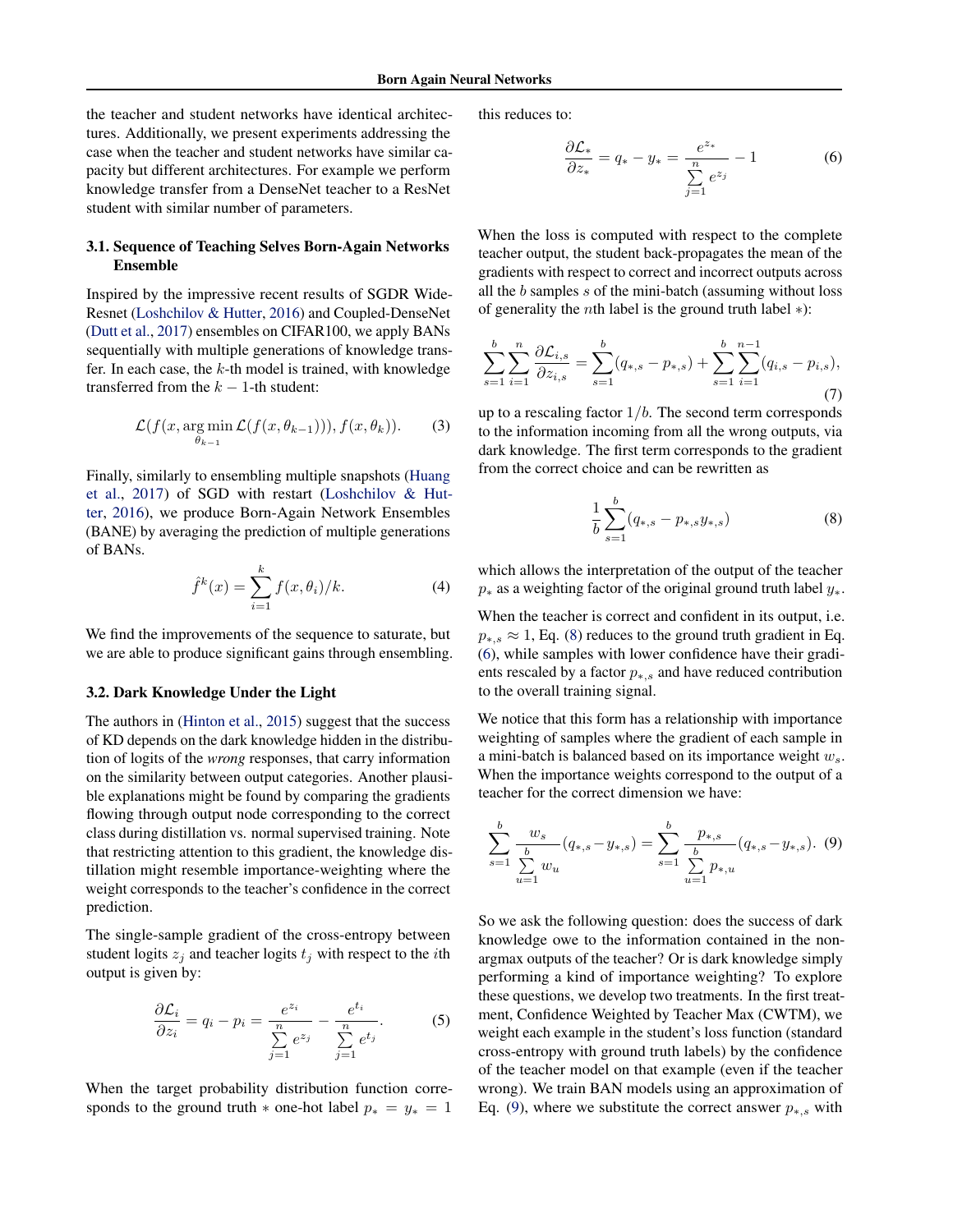the max output of the teacher  $\max p_{\ldots,s}$ :

$$
\sum_{s=1}^{b} \frac{\max p_{.,s}}{\sum\limits_{u=1}^{b} \max p_{.,u}} (q_{*,s} - y_{*,s}).
$$
 (10)

In the second treatment, dark knowledge with Permuted Predictions (DKPP), we permute the non-argmax outputs of the teacher's predicted distribution. We use the original formulation of Eq.  $(7)$ , substituting the  $*$  operator with max and permuting the teacher dimensions of the dark knowledge term, leading to:

$$
\sum_{s=1}^{b} \sum_{i=1}^{n} \frac{\partial \mathcal{L}_{i,s}}{\partial z_{i,s}} = \sum_{s=1}^{b} (q_{*,s} - \max p_{.,s}) + \sum_{s=1}^{b} \sum_{i=1}^{n-1} q_{i,s} - \phi(p_{j,s}), \quad (11)
$$

where  $\phi(p_{i,s})$  are the permuted outputs of the teacher. In DKPP we scramble the correct attribution of dark knowledge to each non-argmax output dimension, destroying the pairwise similarities of the original output covariance matrix.

### 3.3. BANs Stability to Depth and Width Variations

DenseNet architectures are parametrized by depth, growth, and compression factors. Depth corresponds to the number of dense blocks. The growth factor defines how many new features are concatenated at each new dense block, while the compression factor controls by how much features are reduced at the end of each stage.

Variations in these hyper-parameters induce a tradeoff between number of parameters, memory use and the number of sequential operations for each pass. We test the possibility of expressing the same function of the DenseNet teacher with different architectural hyperparameters. In order to construct a fair comparison, we construct DenseNets whose output dimensionality at each spatial transition matches that of the DenseNet-90-60 teacher. Keeping the size of the hidden states constant, we modulate the growth factor indirectly via the choice the number of blocks. Additionally, we can drastically reduce the growth factor by reducing the compression factor before or after each spatial transition.

### 3.4. DenseNets Born-Again as ResNets

Since BAN-DenseNets perform at the same level as plain DenseNets with multiples of their parameters, we test whether the BAN procedure can be used to improve ResNets as well. Instead of the weaker ResNet teacher, we employ a DenseNet-90-60 as teacher and construct comparable ResNet students by switching *Dense Blocks* with *Wide Residual Blocks* and *Bottleneck Residual Blocks*.

## 4. Experiments

All experiments performed on CIFAR-100 use the same preprocessing and training setting as for Wide-ResNet [\(Zagoruyko & Komodakis,](#page-9-0) [2016b\)](#page-9-0) except for Mean-Std normalization. The only form of regularization used other than the KD loss are weight decay and, in the case of Wide-ResNet drop-out.

#### 4.1. CIFAR-10/100

Baselines To get a strong teacher baseline without the prohibitive memory usage of the original architectures, we explore multiple heights and growth factors for DenseNets. We find a good configuration in relatively shallower architectures with increased growth factor and comparable number of parameters to the largest configuration of the original paper. Classical ResNet baselines are trained following [\(Zagoruyko & Komodakis,](#page-9-0) [2016b\)](#page-9-0). Finally, we construct Wide-ResNet and bottleneck-ResNet networks that match the output shape of DenseNet-90-60 at each block, as baselines for our BAN-ResNet with DenseNet teacher experiment.

BAN-DenseNet and ResNet We perform BAN retraining after convergence, using the same training schedule originally used to train the teacher networks. We employ DenseNet-(116-33, 90-60, 80-80, 80-120) and train a sequence of BANs for each configuration. We test the ensemble performance for sequences of 2 and 3 BANs. We explored other forms of knowledge transfer for training BANs. Specifically, we tried progressively constraining the BANs to be more similar to their teachers, sharing the first and last layers between student and teacher, or adding losses that penalize the L2 distance between student and teacher activations. However, we found these variations to systematically perform slightly worse than the simple KD via cross entropy. For BAN-ResNet experiments with a ResNet teacher we use Wide-ResNet-(28-1, 28-2, 28-5, 28-10).

BAN without Dark Knowledge In the first treatment, CWTM, we fully exclude the effect of all the teacher's output except for the argmax dimension. To do so, we train the students with the normal label loss where samples are weighted by their importance. We interpret the max of the teacher's output for each sample as the importance weight and use it to rescale each sample of the student's loss.

In the second treatment, DKPP, we maintain the overall high order moments of the teachers output, but randomly permute each output dimension except the argmax one. We maintain the rest of the training scheme and the architecture unchanged.

Both methods alter the covariance between outputs, such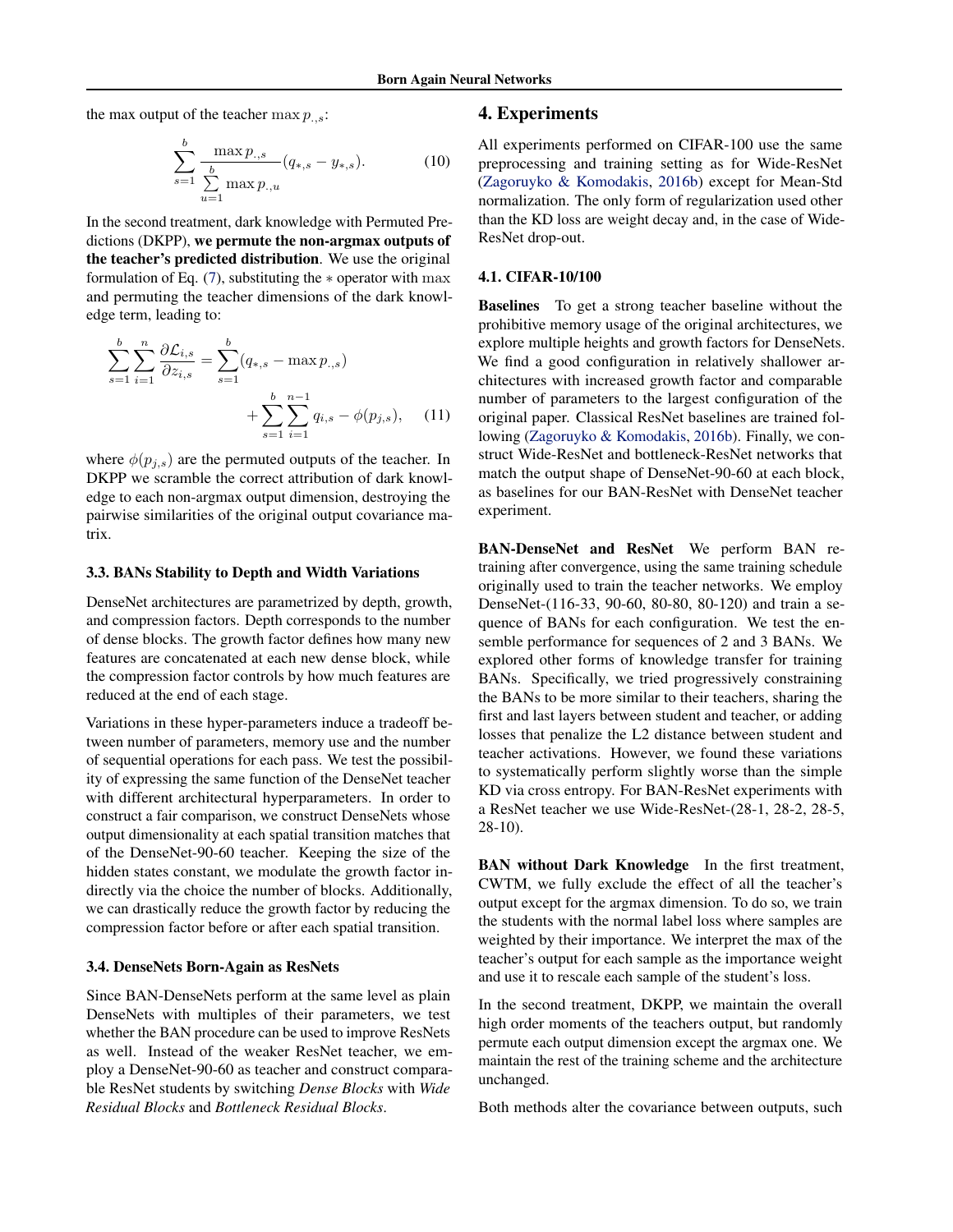that any improvement cannot be fully attributed to the classical dark knowledge interpretation.

Variations in Depth, Width and Compression Rate We also train variations of DenseNet-90-60, with increased or decreased number of units in each block and different number of channels determined through a ratio of the original activation sizes.

BAN-Resnet with DenseNet teacher In all the BAN-ResNet with DenseNet teacher experiments, the student shares the first and last layers of the teacher. We modulate the complexity of the ResNet by changing the number of units, starting from the depth of the successful Wide-ResNet-28 [\(Zagoruyko & Komodakis,](#page-9-0) [2016b\)](#page-9-0) and reducing until only a single residual unit per block remains. Since the number of channels in each block is the same for every residual unit, we match it with a proportion of the corresponding dense block output after the  $1 \times 1$  convolution, before the spatial down-sampling. We explore mostly architectures with a ratio of 1, but we also show the effect of halving the width of the network.

BAN-DenseNet with ResNet teacher With this experiment we test whether a weaker ResNet teacher is able to successfully train DenseNet-90-60 students. We use multiple configurations of Wide-ResNet teacher and train the Ban-DenseNet student with the same hyper parameters of the other DenseNet experiments.

### 4.2. Penn Tree Bank

To validate our method beyond computer vision applications, we also apply the BAN framework to language models and evaluate it on the Penn Tree Bank (PTB) dataset [\(Marcus](#page-9-0) [et al.,](#page-9-0) [1993\)](#page-9-0) using the standard train/test/validation split by [\(Mikolov et al.,](#page-9-0) [2010\)](#page-9-0). We consider two BAN language models: a single layer LSTM [\(Hochreiter & Schmidhuber,](#page-8-0) [1997\)](#page-8-0) with 1500 units [\(Zaremba et al.,](#page-9-0) [2014\)](#page-9-0) and a smaller model from [\(Kim et al.,](#page-8-0) [2016\)](#page-8-0) combining a convolutional layers, highway layers, and a 2-layer LSTM (referred to as CNN-LSTM).

For the LSTM model we use weight tying [\(Press & Wolf,](#page-9-0) [2016\)](#page-9-0), 65% dropout and train for 40 epochs using SGD with a mini-batch size of 32. An adaptive learning rate schedule is used with an initial learning rate 1 that is multiplied by a factor of 0.25 if the validation perplexity does not decrease after an epoch.

The CNN-LSTM is trained with SGD for the same number of epochs with a mini-batch size of 20. The initial learning rate is set to 2 and is multiplied by a factor of 0.5 if the validation perplexity does not decrease by at least 0.5 after an epoch (this schedule slightly differs from [\(Kim et al.,](#page-8-0) [2016\)](#page-8-0), but worked better for the teacher model in our experiments).

Both models are unrolled for 35 steps and the KD loss is simply applied between the softmax outputs of the unrolled teacher an student.

# 5. Results

We report the surprising finding that by performing KD across models of similar architecture, BAN student models tend to improve over their teachers across all configurations.

## 5.1. CIFAR-10

As can be observed in Table 1 the CIFAR-10 test error is systematically lower or equal for both Wide-ResNet and DenseNet student trained from an identical teacher. It is worth to note how for BAN-DenseNet the gap between architectures of different complexity is quickly reduced leading to implicit gains in the parameters to error rate ratio.

Table 1. Test error on CIFAR-10 for Wide-ResNet with different depth and width and DenseNet of different depth and growth factor.

| <b>Network</b>     | Parameters        | Teacher | <b>BAN</b> |
|--------------------|-------------------|---------|------------|
| Wide-ResNet-28-1   | 0.38 <sub>M</sub> | 6.69    | 6.64       |
| Wide-ResNet-28-2   | 1.48 <sub>M</sub> | 5.06    | 4.86       |
| Wide-ResNet-28-5   | 9.16 M            | 4.13    | 4.03       |
| Wide-ResNet-28-10  | 36 M              | 3.77    | 3.86       |
| DenseNet- $112-33$ | 6.3 M             | 3.84    | 3.61       |
| DenseNet-90-60     | 16.1 M            | 3.81    | 3.5        |
| DenseNet-80-80     | 22.4 M            | 3.48    | 3.49       |
| DenseNet-80-120    | 50.4 M            | 3.37    | 3.54       |

## 5.2. CIFAR-100

For CIFAR-100 we find stronger improvements for all BAN-DenseNet models. We focus therefore most of our experiments to explore and understand the born-again phenomena on this dataset.

BAN-DenseNet and BAN-ResNet In Table [2](#page-6-0) we report test error rates using both labels and teacher outputs (BAN+L) or only the latter (BAN). The improvement of fully removing the label supervision is systematic across modality, it is worth noting that the smallest student BAN-DenseNet-112- 33 reaches an error of 16.95% with only 6.5 M parameters, comparable to the 16.87% error of the DenseNet-80-120 teacher with almost eight times more parameters.

In Table [3](#page-6-0) all but one Wide-ResNnet student improve over their identical teacher.

Sequence of Teaching Selves Training BANs for multiple generations leads to inconsistent but positive improvements, that saturate after a few generations. The third gener-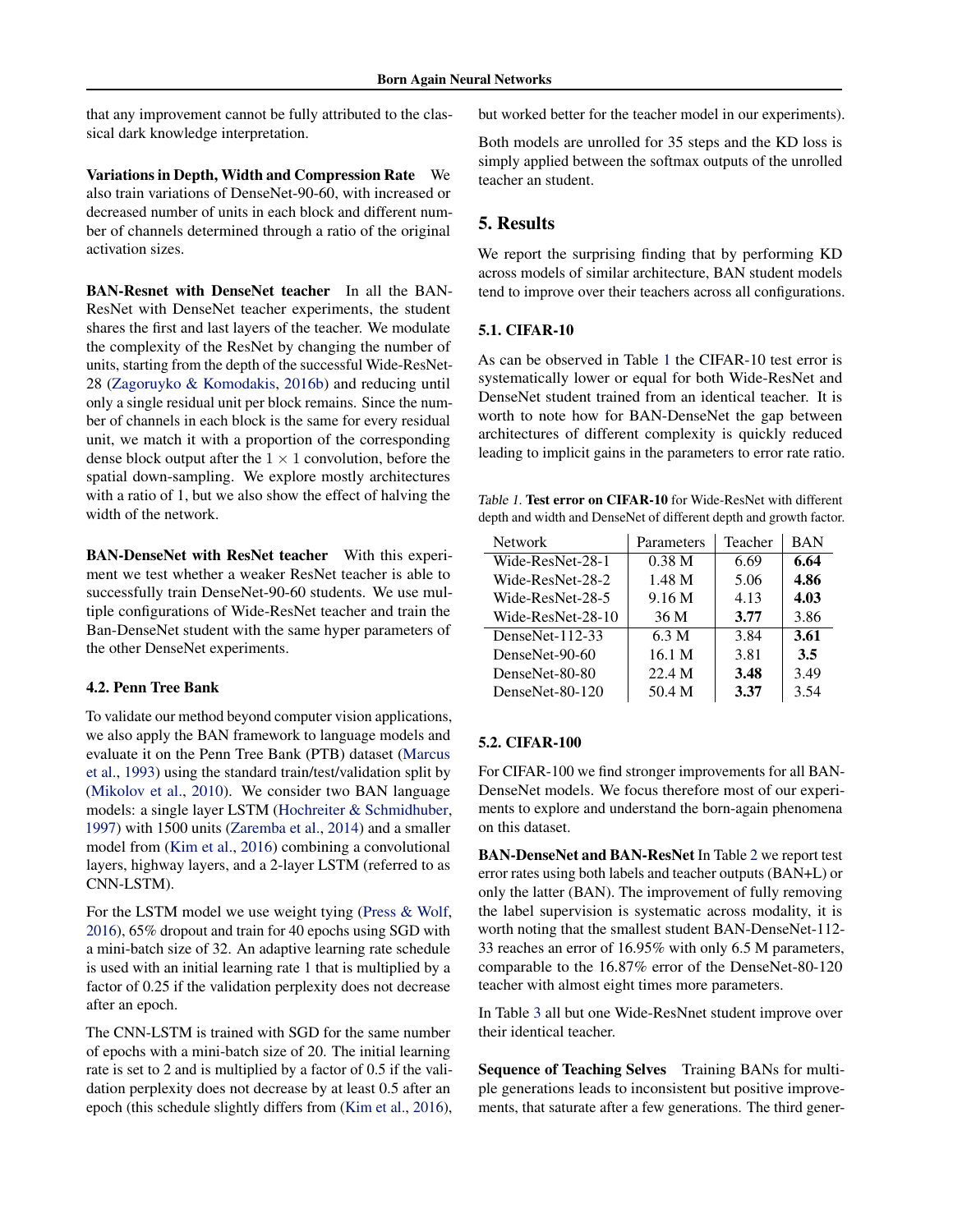<span id="page-6-0"></span>Table 2. Test error on CIFAR-100 *Left Side:* DenseNet of different depth and growth factor and respective BAN student. BAN models are trained only with the teacher loss, BAN+L with both label and teacher loss. CWTM are trained with sample importance weighted label, the importance of the sample is determined by the max of the teacher's output. DKPP are trained only from teacher outputs with all the dimensions but the argmax permuted. *Right Side:* test error on CIFAR-100 sequence of BAN-DenseNet, and the BAN-ensembles resulting from the sequence. Each BAN in the sequence is trained from cross-entropy with respect to the model at its left. BAN and BAN-1 models are trained from Teacher but have different random seeds. We include the teacher as a member of the ensemble for Ens\*3 for 80-120 since we did not train a BAN-3 for this configuration.

| Network            | Teacher | <b>BAN</b> | BAN+L | CWTM  |       | $\vert$ DKPP $\vert$ BAN-1 $\vert$ BAN-2 $\vert$ BAN-3 $\vert$ |       |       | $E$ ns <sup>*2</sup> | $Ens*3$ |
|--------------------|---------|------------|-------|-------|-------|----------------------------------------------------------------|-------|-------|----------------------|---------|
| DenseNet- $112-33$ | 18.25   | 16.95      | 17.68 | 17.84 | 17.84 | 17.61                                                          | 17.22 | 16.59 | 15.77                | 15.68   |
| DenseNet-90-60     | 17.69   | 16.69      | 16.93 | 17.42 | 17.43 | 16.62                                                          | 16.44 | 16.72 | 15.39                | 15.74   |
| DenseNet-80-80     | 17.16   | 16.36      | 16.5  | 17.16 | 16.84 | 16.26                                                          | 16.30 | 15.5  | 15.46                | 15.14   |
| DenseNet-80-120    | 16.87   | 16.00      | 16.41 | 17.12 | 16.34 | 16.13                                                          | 16.13 |       | 15.13                | 14.9    |

Table 3. Test error on CIFAR-100 for Wide-ResNet students trained from identical Wide-ResNet teachers and for DenseNet-90- 60 students trained from Wide-ResNet teachers

| Network           | Teacher | <b>BAN</b> | Dense-90-60 |
|-------------------|---------|------------|-------------|
| Wide-ResNet-28-1  | 30.05   | 29.43      | 24.93       |
| Wide-ResNet-28-2  | 25.32   | 24.38      | 18.49       |
| Wide-ResNet-28-5  | 20.88   | 20.93      | 17.52       |
| Wide-ResNet-28-10 | 19.08   | 18.25      | 16.79       |

ation of BAN-3-DenseNet-80-80 produces our single best model with 22M parameters, achieving 15.5% error on CI-FAR0100 (Table 2). To our knowledge, this is currently the SOTA non-ensemble model without shake-shake regularization. It is only beaten by [Yamada et al.](#page-9-0) [\(2018\)](#page-9-0) who use a *pyramidal ResNet* trained for 1800 epochs with a combination of shake-shake [\(Gastaldi,](#page-8-0) [2017\)](#page-8-0), pyramid-drop [\(Yamada et al.,](#page-9-0) [2016\)](#page-9-0) and cut-out regularization [\(DeVries &](#page-8-0) [Taylor,](#page-8-0) [2017\)](#page-8-0).

BAN-Ensemble Similarly, our largest ensemble BAN-3- DenseNet-BC-80-120 with 150M parameters and an error of 14.9% is the lowest reported ensemble result in the same setting. BAN-3-DenseNet-112-33 is based on the building block of the best coupled-ensemble of [\(Dutt et al.,](#page-8-0) [2017\)](#page-8-0) and reaches a single-error model of 16.59% with only 6.3M parameters, furthermore the ensembles of two or three consecutive generations reach a comparable error of 15.77% and 15.68% with the baseline error of 15.68% reported in [\(Dutt et al.,](#page-8-0) [2017\)](#page-8-0) where four models were used.

Effect of non-argmax Logits As can be observed in the two rightmost columns if the left side of Table 2 we find that removing part of the dark knowledge still generally brings improvements to the training procedure with respect to the baseline. Importance weights CWTM lead to weak improvements over the teacher in all models but the largest DenseNet. Instead, in DKPP we find a comparable but systematic improvement effect of permuting all but the argmax dimensions.

These results demonstrate that KD does not simply contribute information on each specific non-correct output. DKPP demonstrates that the higher order moments of the output distribution that are invariant to the permutation procedure still systematically contribute to improved generalization. Furthermore, the complete removal of wrong logit information in the CWTM treatment still brings improvements for three models out of four, suggesting that the information contained in pre-trained models can be used to rebalance the training set, by giving less weight to training samples for which the teacher's output distribution is not concentrated on the max.

DenseNet to modified DenseNet students It can be seen in Table [4](#page-7-0) that DenseNet students are particularly robust to the variations in the number of layers. The most shallow model with only half the number of its teacher layers DenseNet-7-1-2 still improves over the DenseNet-90-60 teacher with an error rate of 16.95%. Deeper variations are competitive or even better than the original student. The best modified student result is 16.43% error with twice the number of layers (half the growth factor) of its DenseNet-90-60 teacher.

The biggest instabilities as well as parameter saving is obtained by modifying the compression rate of the network, indirectly reducing the dimensionality of each hidden layer. Halving the number of filters after each spatial dimension reduction in DenseNet-14-0.5-1 gives an error of 19.83%, the worst across all trained DenseNets. Smaller reductions lead to larger parameter savings with lower accuracy losses, but directly choosing a smaller network retrained with BAN procedure like DenseNet-106-33 seems to lead to higher parameter efficiency.

DenseNet Teacher to ResNet Student Surprisingly, we find (Ttable [5\)](#page-7-0) that our Wide-ResNet and Pre-ResNet students that match the output shapes at each stage of their DenseNet teachers tend to outperform classical ResNets, their teachers, and their baseline.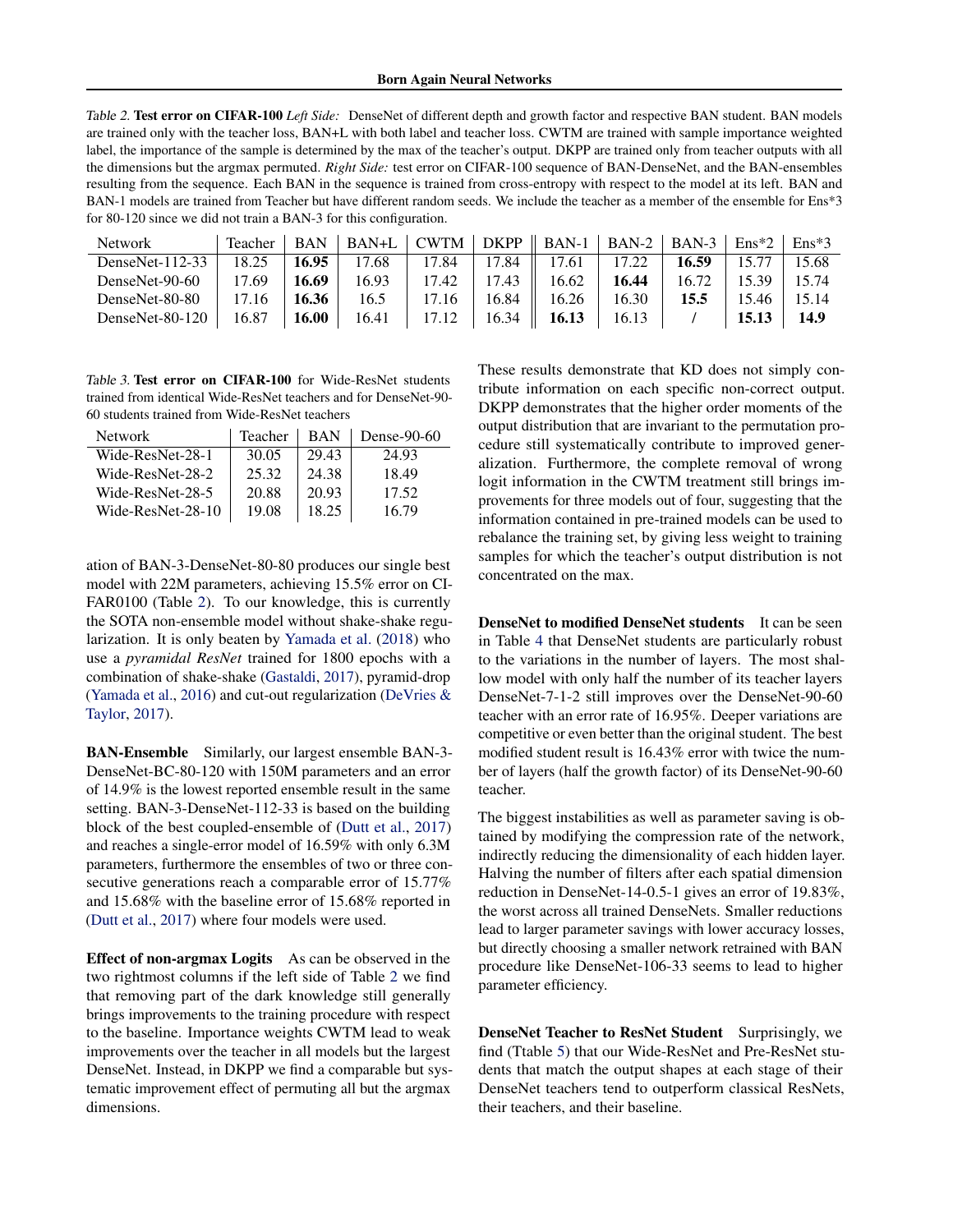| Densenet-90-60 |        | Teacher $\vert 0.5 \times \text{Depth} \vert 2 \times \text{Depth} \vert$ |        |                 |       |       | $\vert$ 3*Depth $\vert$ 4*Depth $\vert$ 0.5*Compr $\vert$ 0.75*Compr $\vert$ 1.5*compr |        |
|----------------|--------|---------------------------------------------------------------------------|--------|-----------------|-------|-------|----------------------------------------------------------------------------------------|--------|
| Error          | .69    | 16.95                                                                     | 16.43  | 16.64           | 16.64 | 19.83 |                                                                                        | 18.89  |
| Parameters     | 22.4 M | 21.2 M                                                                    | 13.7 M | 12.9 M   12.6 M |       | 5.1 M | 10.1 M                                                                                 | 80.5 M |

<span id="page-7-0"></span>Table 4. Test error on CIFAR-100-Modified Densenet: a Densenet-90-60 is used as teacher with students that share the same size of hidden states after each spatial transition but differs in depth and compression rate

Table 5. DenseNet to ResNet: CIFAR-100 test error for BAN-ResNets trained from a DenseNet-90-60 teacher with different numbers of blocks and compression factors. In all the BAN architectures, the number of units per block is indicated first, followed by the ratio of input and output channels with respect to a DenseNet-90-60 block. All BAN architectures share the first (conv1) and last(fc-output) layer with the teacher which are frozen. Every dense block is effectively substituted by residual blocks

| DenseNet 90-60             | Parameters | <b>Baseline</b> | <b>BAN</b> |
|----------------------------|------------|-----------------|------------|
| Pre-activation ResNet-1001 | 10.2 M     | 22.71           |            |
| BAN-Pre-ResNet-14-0.5      | 7.3 M      | 20.28           | 18.8       |
| BAN-Pre-ResNet-14-1        | 17.7 M     | 18.84           | 17.39      |
| BAN-Wide-ResNet-1-1        | 20.9 M     | 20.4            | 19.12      |
| BAN-Match-Wide-ResNet-2-1  | 43.1 M     | 18.83           | 17.42      |
| BAN-Wide-ResNet-4-0.5      | 24.3 M     | 19.63           | 17.13      |
| BAN-Wide-ResNet-4-1        | 87.3 M     | 18.77           | 17.18      |

Table 6. Validation/Test perplexity on PTB (lower is better) for BAN-LSTM language model of different complexity

| <b>Network</b> |     |       |       | Parameters   Teacher Val   BAN+L Val   Teacher Test   BAN+L Test |       |
|----------------|-----|-------|-------|------------------------------------------------------------------|-------|
| ConvLSTM       | 19M | 83.69 | 80.27 | 80.05                                                            | 76.97 |
| <b>LSTM</b>    | 52M | 75.11 | 71.19 | 71.87                                                            | 68.56 |

Both BAN-Pre-ResNet with 14 blocks per stage and BAN-Wide-ResNet with 4 blocks per stage and 50% compression factor reach respectively a test error of 17.39% and 17.13% using a parameter budget that is comparable with their teachers. We find that for BAN-Wide-ResNets, only limiting the number of blocks to 1 per stage leads to inferior performance compared to the teacher.

Similar to how adapting the depth of the models offers a nice tradeoff between memory consumption and number of sequential operations, exchanging dense and residual blocks allows to choose between concatenation and additions. By using additions, ResNets overwrite old memory banks, saving RAM, at the cost of heavier models that do not share layers offering another technical tradeoff to choose from.

ResNet Teacher to DenseNet Students The converse experiment, training a DenseNet-90-60 student from ResNet student confirms the trend of students surpassing their teachers. The improvement from ResNet to DenseNet (Table [3,](#page-6-0) right-most column) over simple label supervision is significant as indicated by 16.79% error of the DenseNet-90-60 student trained from the Wide-ResNet-28-10.

## 5.3. Penn Tree Bank

Although we did not use the state-of-the-art bag of tricks [\(Merity et al.,](#page-9-0) [2017\)](#page-9-0) for training LSTMs, nor the recently proposed improvements on KD for sequence models [\(Kim](#page-8-0) [& Rush,](#page-8-0) [2016\)](#page-8-0), we found significant decreases in perplexity on both validation and testing set for our benchmark language models. The smaller BAN-LSTM-CNN model decreases test perplexity from 80.05 to 76.97, while the bigger BAN-LSTM model improves from 71.87 to 68.56. Unlike the CNNs trained for CIFAR classification, we find that LSTM models work only when trained with a combination of teacher outputs and label loss (BAN+L). One potential explanation for this finding might be that teachers generally reach 100% accuracy on the CIFAR training sets while the PTB training perplexity is far from being minimized.

## 6. Discussion

In Marvin Minsky's Society of Mind [\(Minsky,](#page-9-0) [1991\)](#page-9-0), the analysis of human development led to the idea of a *sequence of teaching selves*. Minsky suggested that sudden spurts in intelligence during childhood may be due to longer and hidden training of new "student" models under the guidance of the older self. Minsky concluded that our perception of a long-term self is constructed by an ensemble of multiple generations of internal models, which we can use for guidance when the most current model falls short. Our results show several instances where such transfer was successful in artificial neural networks.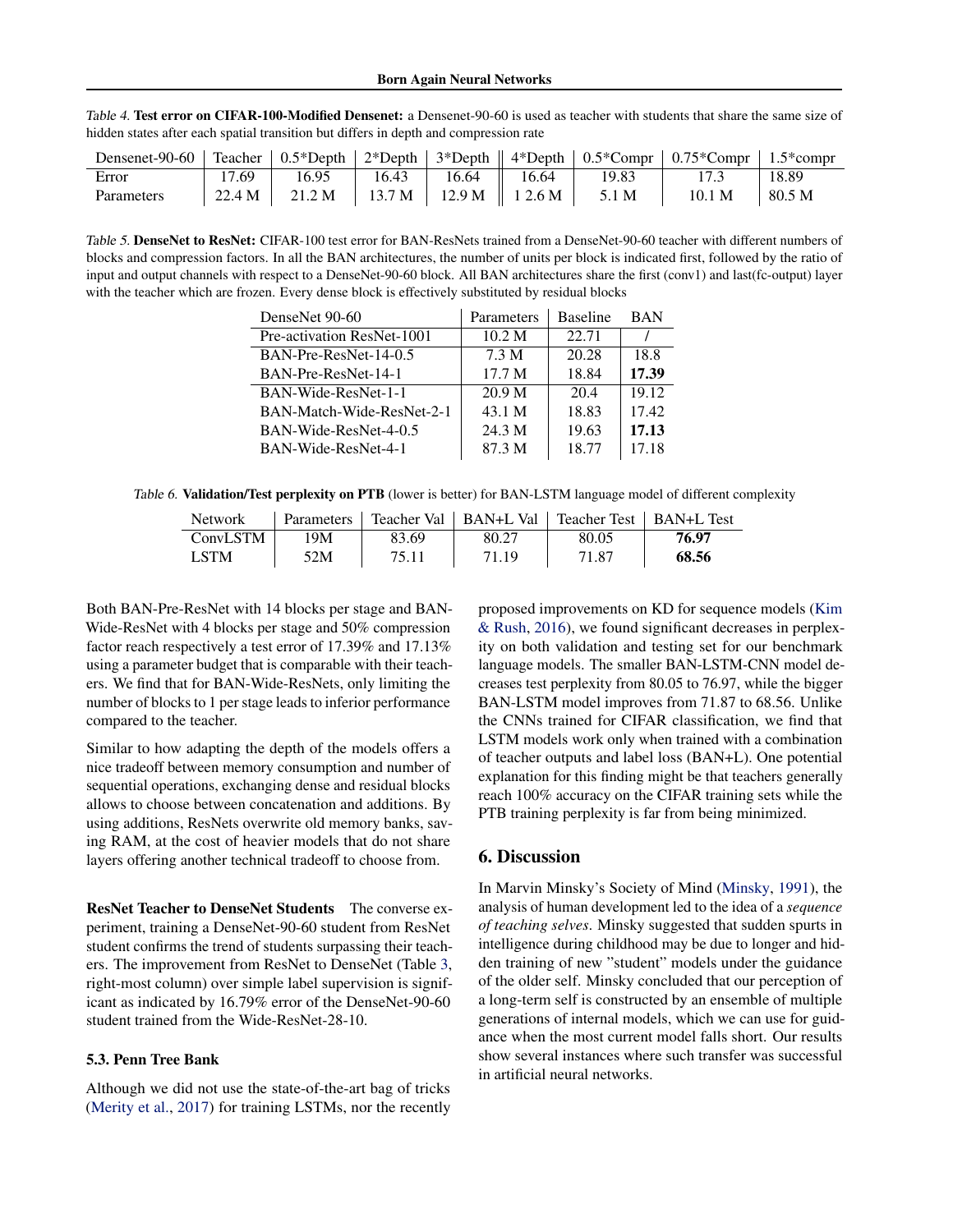# <span id="page-8-0"></span>Acknowledgements

This work was supported by the National Science Foundation (grant numbers CCF-1317433 and CNS-1545089), C-BRIC (one of six centers in JUMP, a Semiconductor Research Corporation (SRC) program sponsored by DARPA), and the Intel Corporation. The authors affirm that the views expressed herein are solely their own, and do not represent the views of the United States government or any agency thereof.

# References

- Ba, J. and Caruana, R. Do deep nets really need to be deep? In *Advances in Neural Information Processing Systems*, pp. 2654–2662, 2014.
- Breiman, L. and Shang, N. Born again trees. *Available online at: ftp://ftp. stat.berkeley.edu/pub/users/breiman/BAtrees.ps*, 1996.
- Breiman, L. Statistical modeling: The two cultures (with comments and a rejoinder by the author). *Statistical Science*, 16(3):199–231, 2001.
- Bucilua, C., Caruana, R., and Niculescu-Mizil, A. Model compression. In *Proceedings of the 12th ACM SIGKDD International Conference on Knowledge Discovery and Data Mining*, pp. 535–541. ACM, 2006.
- Chandra, R., Chaudhary, K., and Kumar, A. The combination and comparison of neural networks with decision trees for wine classification. *School of Sciences and Technology, University of Fiji*, 2007.
- Chen, T. and Guestrin, C. Xgboost: A scalable tree boosting system. In *Proceedings of the 22nd ACM SIGKDD International Conference on Knowledge Discovery and Data Mining*, pp. 785–794. ACM, 2016.
- Czarnecki, W. M., Osindero, S., Jaderberg, M., Swirszcz, ´ G., and Pascanu, R. Sobolev training for neural networks. In *Advances in Neural Information Processing Systems*, pp. 4281–4290, 2017.
- DeVries, T. and Taylor, G. W. Improved regularization of convolutional neural networks with cutout. *arXiv:1708.04552*, 2017.
- Dutt, A., Pellerin, D., and Quenot, G. Coupled Ensembles of Neural Networks. *arXiv:1709.06053*, 2017.
- Frosst, N. and Hinton, G. Distilling a neural network into a soft decision tree. *arXiv:1711.09784*, 2017.
- Furlanello, T., Zhao, J., Saxe, A. M., Itti, L., and Tjan, B. S. Active long term memory networks. *arXiv:1606.02355*, 2016.
- Gastaldi, X.. Shake-shake regularization. *arXiv:1705.07485*, 2017.
- Gatys, L. A., Ecker, A. S., and Bethge, M. A neural algorithm of artistic style. *arXiv:1508.06576*, 2015.
- Han, D., Kim, J., and Kim, J. Deep pyramidal residual networks. *Proceedings of the IEEE Conference on Computer Vision and Pattern Recognition*, pp. 6307–6315, 2017.
- Hansen, L. K. and Salamon, P. Neural network ensembles. *IEEE Transactions on Pattern Analysis and Machine Intelligence*, 12(10):993–1001, 1990.
- He, K., Zhang, X., Ren, S., and Sun, J. Deep residual learning for image recognition. In *Proceedings of the IEEE Conference on Computer Vision and Pattern Recognition*, pp. 770–778, 2016a.
- He, K., Zhang, X., Ren, S., and Sun, J. Identity mappings in deep residual networks. In *European Conference on Computer Vision*, pp. 630–645. Springer, 2016b.
- Hinton, G., Vinyals, O., and Dean, J. Distilling the knowledge in a neural network. *arXiv:1503.02531*, 2015.
- Hochreiter, S. and Schmidhuber, J. Long short-term memory. *Neural Computation*, 9(8):1735–1780, 1997.
- Huang, G., Liu, Z., Weinberger, K. Q., and van der Maaten, L. Densely connected convolutional networks. In *Proceedings of the IEEE Conference on Computer Vision and Pattern Recognition*, pp. 4700–4708, 2017.
- Huang, G., Li, Y., Pleiss, G., Liu, Z., Hopcroft, J. E., and Weinberger, K. Q. Snapshot ensembles: Train 1, get M for free. In *International Conference on Learning Representations*, 2017.
- Kim, Y. and Rush, A. M. Sequence-level knowledge distillation. *Proceedings of the Conference on Empirical Methods in Natural Language Processing*, pp. 1317–1327, 2016.
- Kim, Y., Jernite, Y., Sontag, D., and Rush, A. M. Characteraware neural language models. In *Proceedings of the Thirtieth AAAI Conference on Artificial Intelligence*, pp. 2741–2749. AAAI Press, 2016.
- Krizhevsky, A. and Hinton, G. Learning multiple layers of features from tiny images. 2009.
- Li, Z. and Hoiem, D. Learning without forgetting. In *European Conference on Computer Vision*, pp. 614–629. Springer, 2016.
- Liaw, A., Wiener, M. Classification and regression by randomforest. *R News*, 2(3):18–22, 2002.